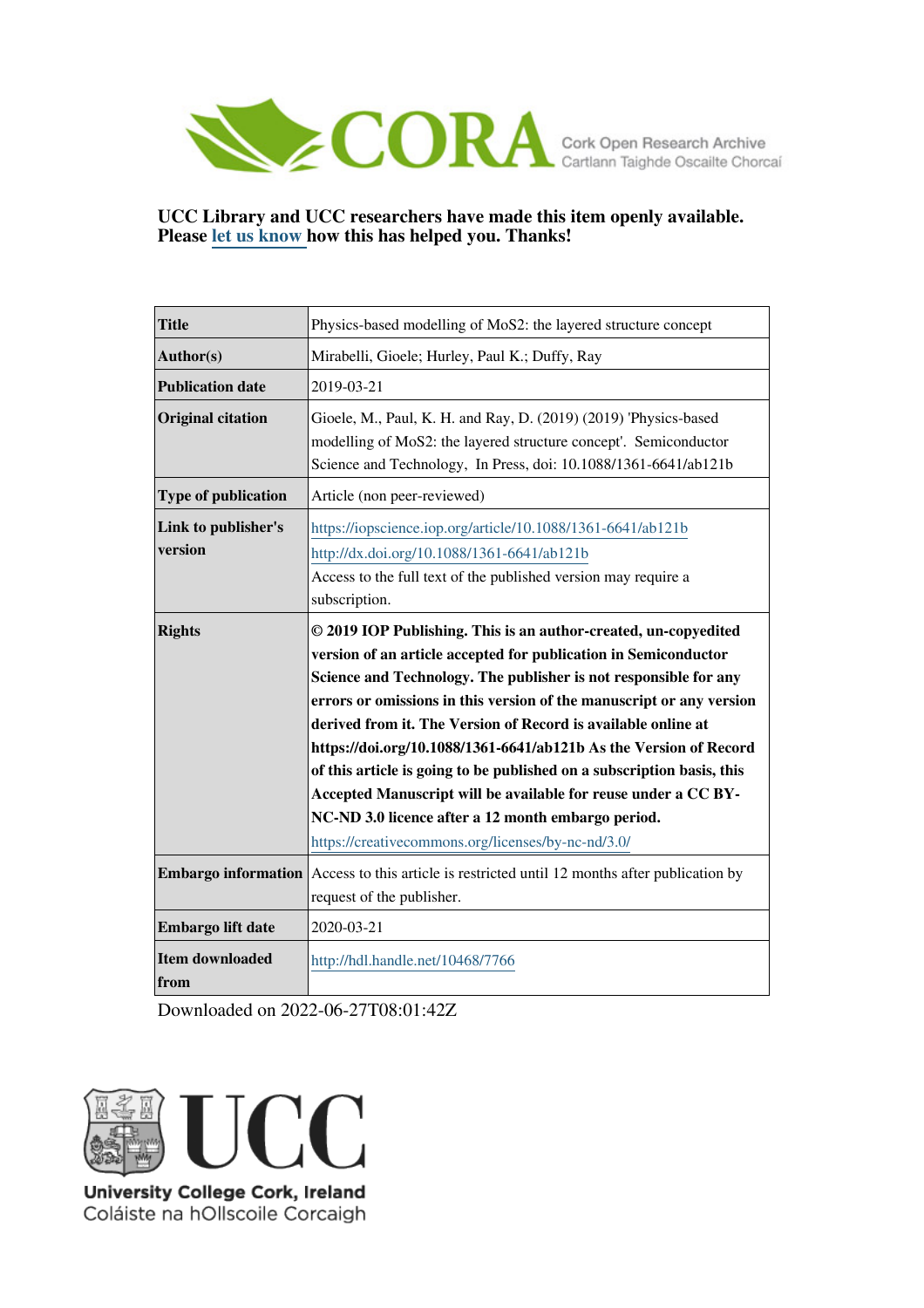#### **ACCEPTED MANUSCRIPT**

# Physics-based modelling of MoS<sub>2</sub>: the layered structure concept

To cite this article before publication: Gioele Mirabelli et al 2019 Semicond. Sci. Technol. in press <https://doi.org/10.1088/1361-6641/ab121b>

### Manuscript version: Accepted Manuscript

Accepted Manuscript is "the version of the article accepted for publication including all changes made as a result of the peer review process, and which may also include the addition to the article by IOP Publishing of a header, an article ID, a cover sheet and/or an 'Accepted Manuscript' watermark, but excluding any other editing, typesetting or other changes made by IOP Publishing and/or its licensors"

This Accepted Manuscript is **© 2019 IOP Publishing Ltd**.

During the embargo period (the 12 month period from the publication of the Version of Record of this article), the Accepted Manuscript is fully protected by copyright and cannot be reused or reposted elsewhere. As the Version of Record of this article is going to be / has been published on a subscription basis, this Accepted Manuscript is available for reuse under a CC BY-NC-ND 3.0 licence after the 12 month embargo period.

After the embargo period, everyone is permitted to use copy and redistribute this article for non-commercial purposes only, provided that they adhere to all the terms of the licence <https://creativecommons.org/licences/by-nc-nd/3.0>

Although reasonable endeavours have been taken to obtain all necessary permissions from third parties to include their copyrighted content within this article, their full citation and copyright line may not be present in this Accepted Manuscript version. Before using any content from this article, please refer to the Version of Record on IOPscience once published for full citation and copyright details, as permissions will likely be required. All third party content is fully copyright protected, unless specifically stated otherwise in the figure caption in the Version of Record.

View the [article online](https://doi.org/10.1088/1361-6641/ab121b) for updates and enhancements.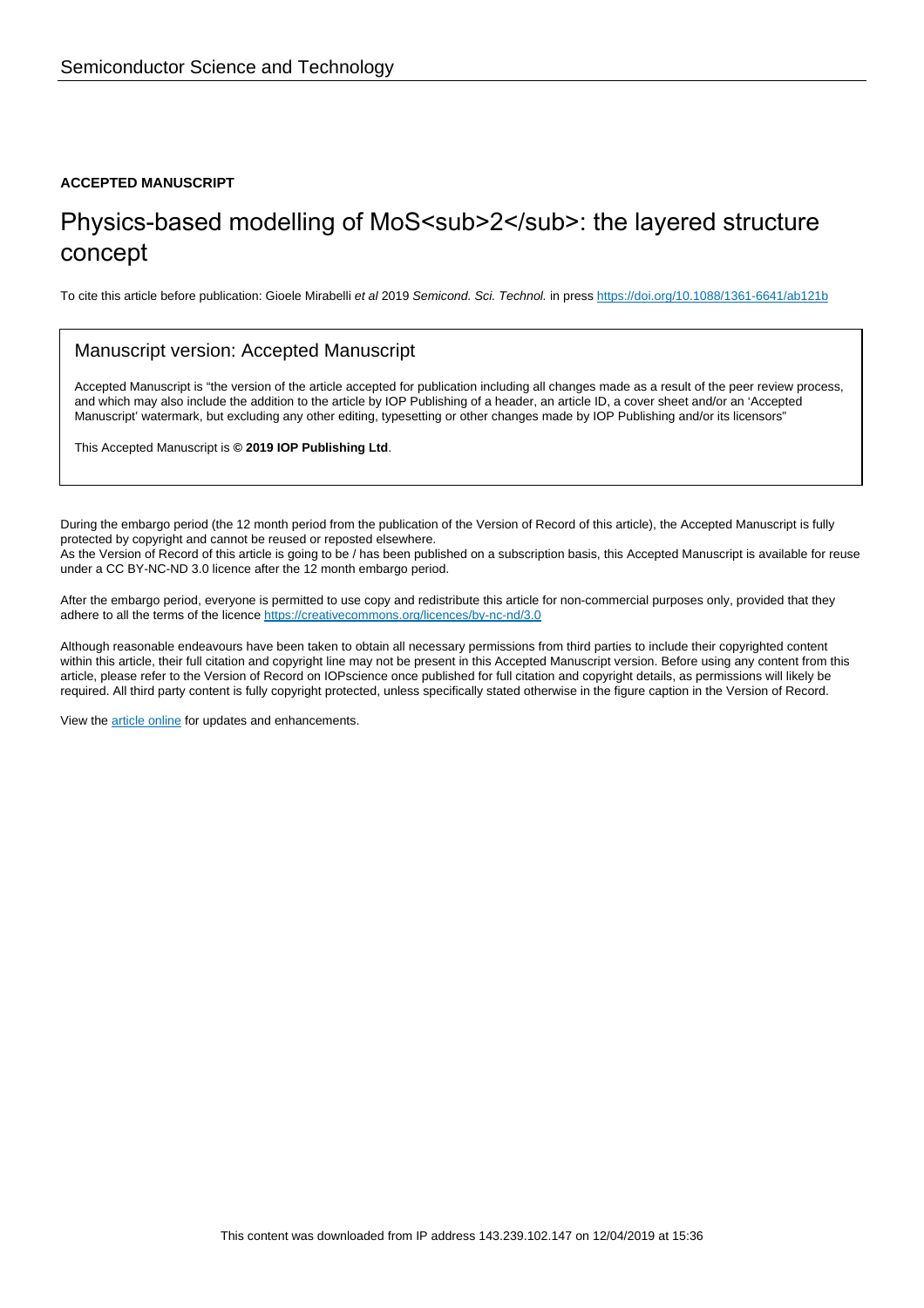# **Physics-based modelling of MoS2: the layered structure concept**

Gioele Mirabelli<sup>1</sup>, Paul K. Hurley<sup>1,2</sup>, Ray Duffy<sup>1</sup>

<sup>1</sup> Tyndall National Institute, University College Cork, Cork, Ireland

School of Chemistry, University College Cork, Ireland

#### **ABSTRACT**

Recently, continuum-based Technology Computer Aided Design (TCAD) device models have been used to investigate the advantages and limitations of Transition Metal Dichalcogenides (TMDs), as one of the promising families of 2D-semicoductors. Nevertheless, a complete physicsbased model is still missing. In this work, TCAD methodology is advanced for  $MoS<sub>2</sub>$  devices, as the material system is modelled considering a structure formed by layers of  $MoS<sub>2</sub>$  and Van-der Waals gaps, as opposed to a continuous semiconductor, The structure is benchmarked against previous experimental data and the behavior of thin and multilayer  $MoS<sub>2</sub>$  is studied. Then, the model is used to evaluate the electron distribution and current density in a  $MoS<sub>2</sub>$ -based Field-Effect Transistor (FET). The analysis of the layered-structure provides additional understanding of the electrostatics and carrier transport in 2D semiconductors. **1988**<br>
1998 - This substitute and the state of the state of the state of the state of the state of the state of the state of the state of the state of the state of the state of the state of the state of the state of the

# **1. INTRODUCTION**

2D-Semiconductors, and particularly TMDs, have been one of the most studied semiconductors to replace silicon in FETs applications. Their characteristics are attractive from an electron device perspective<sup>1</sup>. Due to their atomic structure, the channel thickness of FETs can be formed with a precision which is defined directly by the 2D atomic structure of the semiconductor. This allows an improved electrostatic control when compared to classic 3D semiconductors. In addition to electrostatic control, 2D semiconductors have the potential for reduced surface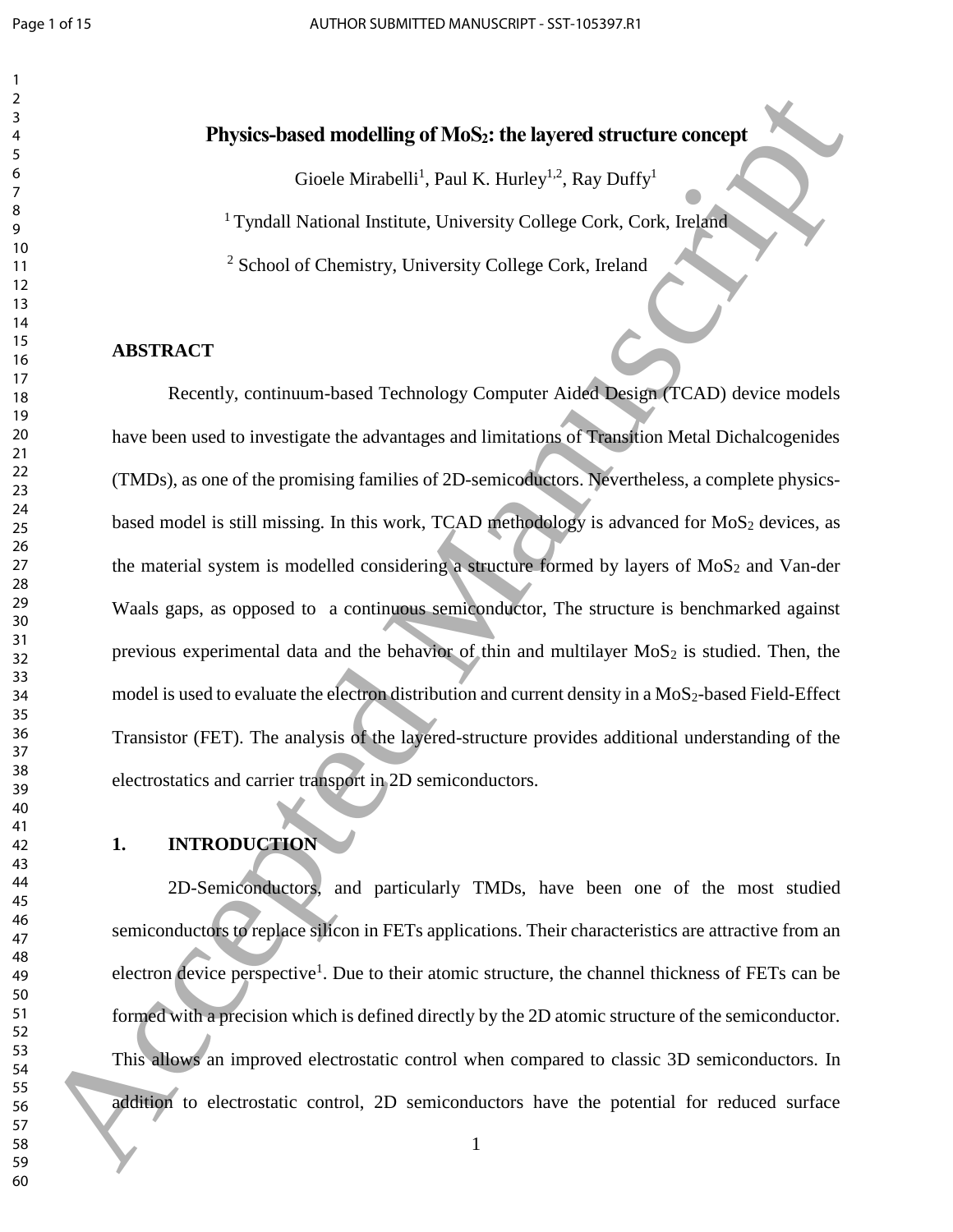roughness when compared to grown or etched 3D semiconductors. This is significant, as surface roughness limited mobility scales between  $t^6$  and  $t^4$ , where t is the channel thickness<sup>2,3</sup>. Also, the surface is not typically characterized by unsaturated dangling bonds or dimers, as in other semiconductors, and therefore the interface traps could be lower in practice, as recently reported<sup>4,5,6</sup>. In addition, the wide range of bandgaps that they present, from semimetal to insulators, can be exploited in MOSFET and tunnel-FET applications.

<span id="page-3-2"></span><span id="page-3-1"></span><span id="page-3-0"></span>The use of physics-based models can give a substantial improvement for the time and cost associated with the development of new materials and device architectures<sup>7</sup>. Recent publications have indeed shown how the use of a properly formulated TCAD model can help in the understanding of the physics of 2D-semiconductors<sup>8,9,10,11,12</sup> Nevertheless, a complete TCAD model accounting for the inherent 2D structure is still missing.

Previous publications investigating continuum-based modelling in  $MoS<sub>2</sub>$  have accounted for the 2-Dimensional structure based on highly asymmetric mobility in-plane and out-of-plane, while maintaining a homogenous structure<sup>12</sup>. In this work, instead of using a continuous slab of semiconductor, as previously reported, we introduce in a TCAD tool the "layered structure", which takes into account both in-plane drift and diffusion currents and a tunneling process through the Van-der-Waals gap (VdW-gap) between the layers of the 2D-semiconductor. This type of layeredmodelling with a TCAD tool is still missing in the state of the  $art^{13}$ , even if the layered structure is a fundamental feature of TMDs or any other 2D-material and modelling might benefit from its introduction. For this study of transport in 2D-semiconductors we used the continuum-based Synopsys Sentaurus Device software<sup>14</sup>. ranghness when compared to given or eighed by seriation<br>them is is positive and the consideration of the state of the state of the state of the state of the state of the state of the state of the state of the state of the

The analysis is calibrated using previous experimental findings based on vertical transport through MoS2. The results show that 2D-semiconductors can be modelled by a TCAD tool and the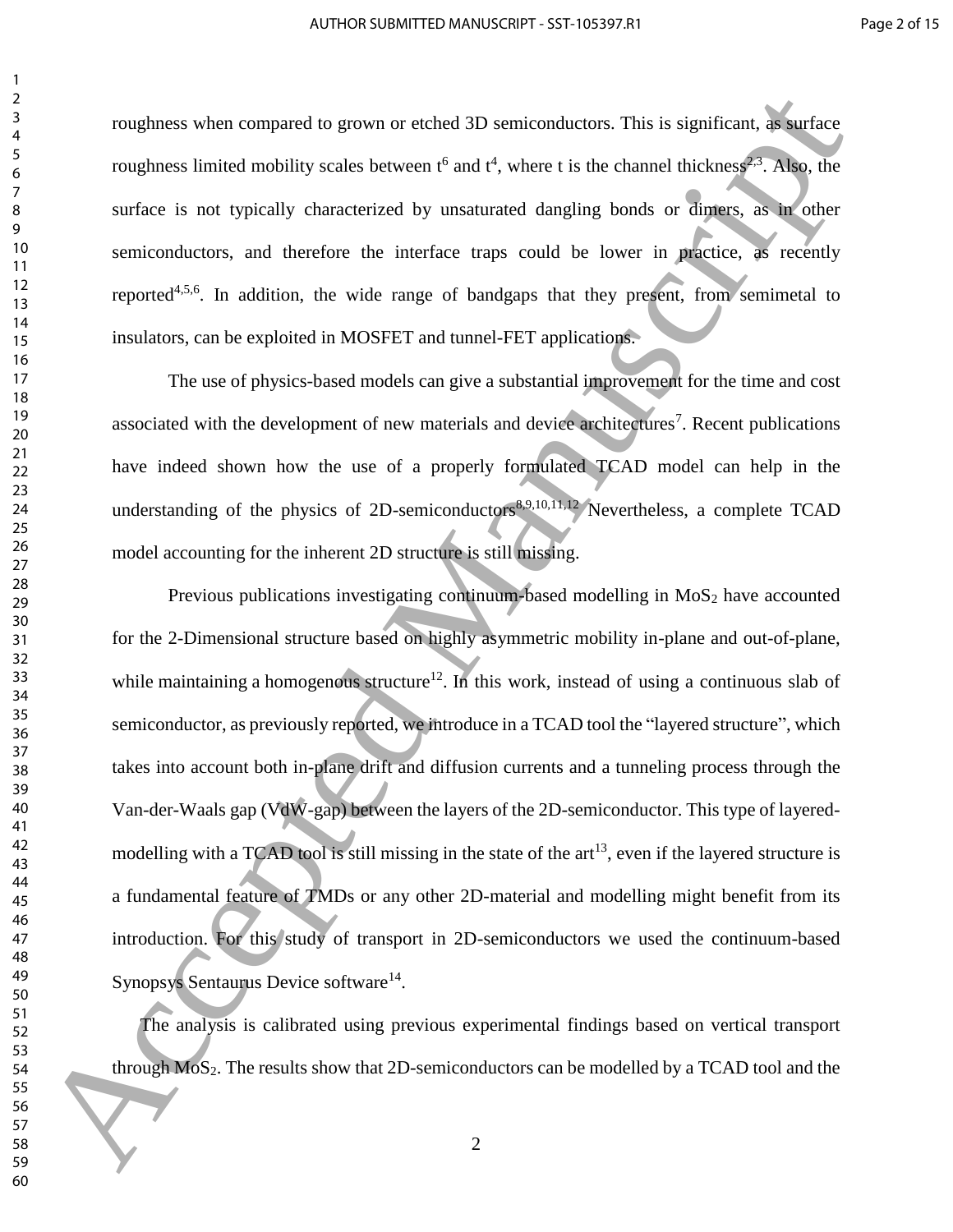layered structure can be particularly important when a few layers of material are considered, as the layered characteristics of the material have a greater impact with reducing 2D film thickness.

### **2. SIMULATION SETUP: THE LAYERED STRUCTURE**

The electrical simulations are obtained solving the Poisson and drift diffusion equations using the Fermi-Dirac distribution. The carrier density and density of states for monolayer  $MoS<sub>2</sub><sup>15</sup>$ , effective mass<sup>16</sup>,<sup>17</sup> and carrier lifetime<sup>18</sup> are set considering previous experimental or theoretical studies.

Figure 1a shows a representative TEM image of -layers of MoS<sub>2</sub> taken in the channel region of a back-gated MoS<sup>2</sup> MOSFET, where it is possible to notice the characteristic layered structure of the semiconductor<sup>8</sup>. The structure is represented schematically in Figure 1b in order to emphasize the division between each  $MoS<sub>2</sub>$  layer. This same layered representation is used in the TCAD (Figure 1c) where the layers of semiconductors are alternated by VdW-gaps. The green stripes are the  $MoS<sub>2</sub>$  layers, while the light-blue layers are the VdW-gaps. The Van-der-Waals gaps are set between the layers of the  $MoS_2$  only, and not between the  $MoS_2$  and the oxide or the  $MoS_2$ and the contact. These effects are outside the scope of this work which is the carrier transport in the MoS<sub>2</sub> layers. However, previous experimental reports pointed to a VdW gap of 0.3 nm  $(k=1)$ at the  $MoS_2$ -oxide interface<sup>4</sup>. Expected structure can be particularly impurant when a few layers of muterial are considered as the speed characteristics of the material have a geneter inqual with realizing 2D film algebras<br>
16 Speed characteristics of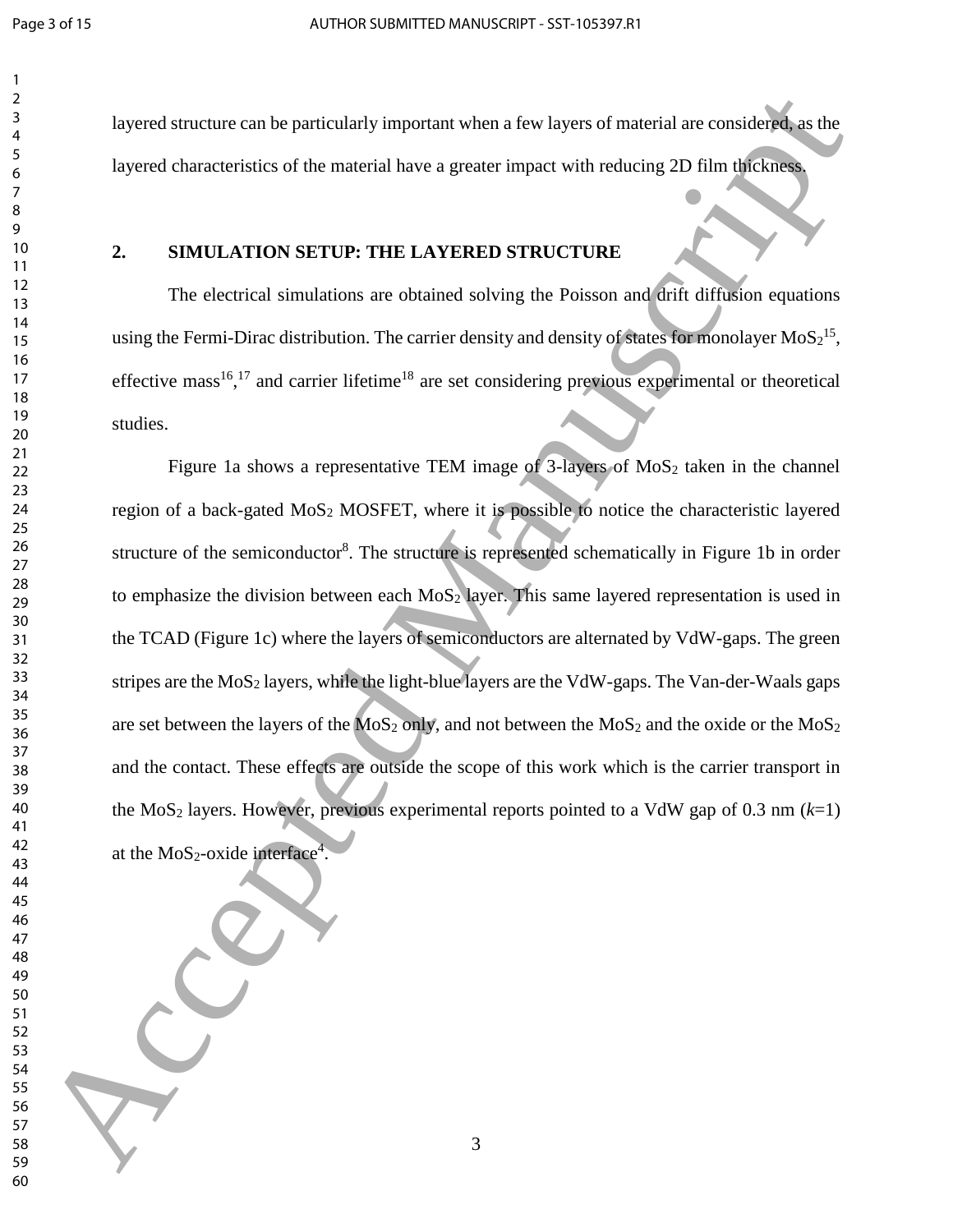

**Figure 1: (a) Representative TEM image showing the layered structure of MoS2. (b) Representation of the structure of MoS<sup>2</sup> showing the Van-der Waals gaps between the layers 19 . (c) Schematic of the layered structure implemented in the Sentaurus physics based device simulator.** 

The thickness of the  $MoS<sub>2</sub>$  and the gap layers in Figure 1c is set initially to 0.32 nm and 0.29 nm respectively, close to the values that are usually visible by TEM analysis or calculated by X-ray diffraction<sup>20</sup>. However, the effective electrical thicknesses might be different. Previous studies have shown that there exists an overlap of the wave functions and an exchange interaction between nearby  $\text{MoS}_2^{21}$ . During the analysis the thickness of one layer of  $\text{MoS}_2$  and one VdW-gap will be constant and equal to 0.61 nm, which is the known thickness of monolayer MoS<sub>2</sub>. Nevertheless the effective electrical thickness of the two sub-components will change as it is a variable that needs to be benchmarked against experimental data. 60<br> **60** Accepted Manuscriptics Control and Society (C) a Number of New York Control and Society and Society and Society and Society and Society and Society and Society and Society and Society and Society and Society and

In general there will be two kind of currents: (1) parallel current in the  $MoS<sub>2</sub>$  layers, which is modelled by the drift-diffusion equations, and (2) perpendicular transport in between layers due to direct tunneling through the gaps<sup>22</sup>, which act as tunneling barriers.

<span id="page-5-0"></span>Figure 2b shows the conduction band energy of 5 layers of  $MoS<sub>2</sub>$  considering a uniform (red) and a layered structure (black). For the layered structure, it is clear that, to have conduction from the top to the bottom of the device, tunneling through the VdW gaps is necessary. Note that the VdW-gaps are aligned with the vacuum level, while the workfunction of the  $M_0S_2$  layers are equal to 4eV at this thickness, as evaluated experimentally<sup>23</sup>. Similarly, Figure 2c shows the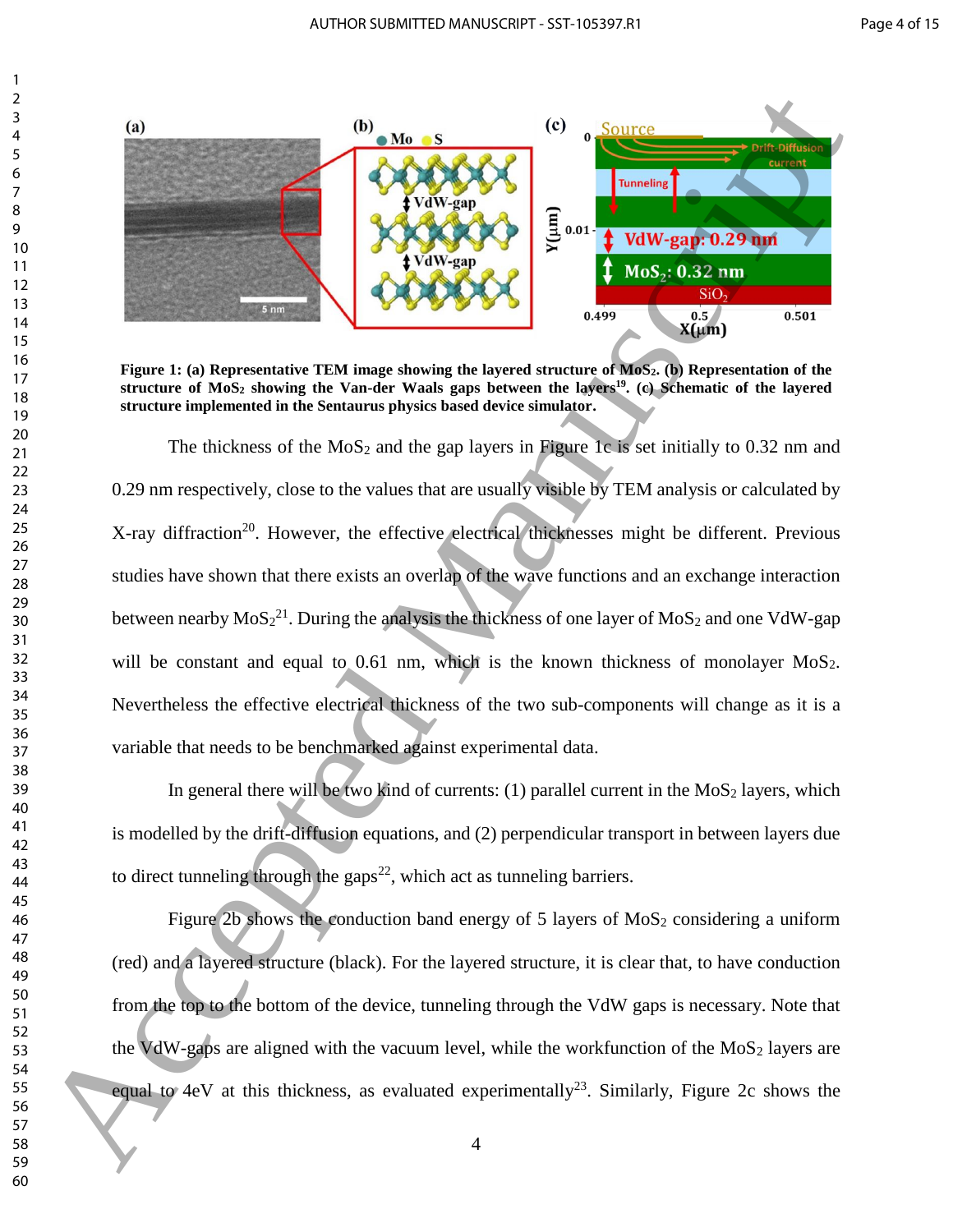electrostatic potential variation in 5 layers of  $MoS<sub>2</sub>$ . Due to the presence of the VdW gaps, the variation for the layered structure is is not linear with distance, as in the uniform structure, but exhibits two distinct gradients of potential for the  $MoS<sub>2</sub>$  region and the VdW region, based on their respective dielectric constant.

The dielectric constant of each VdW gap was set to 1. The dielectric constant of  $MoS<sub>2</sub>$  was experimentally measured and the values for different thicknesses are known<sup>24</sup>. For samples thicker than 10 nm, which is the case of the experiments that will be considered in this work, the value is initially 10.5. Nevertheless, as will be later explained, it will be considered as a variable since for previous calculations  $MoS<sub>2</sub>$  was considered as a uniform semiconductor. Other basic parameters are set considering reported theoretical and experimental results<sup>8</sup>.



**Figure 2: (a) Device structure considered. (b) Conduction band energy and (c) electrostatic potential variation in the layered and uniform structure, with a voltage of 0.5V applied across the device. For these simulations the VdW-gap is 0.11 nm and the MoS<sup>2</sup> thickness is 0.5 nm. The dielectric constant of MoS<sup>2</sup> is equal to 3.**

#### **3. METHODOLOGY DEVELOPMENT**

The methodology adopted in this work is to first model the vertical transport through the layered  $MoS<sub>2</sub>$ , and to use this to subsequently model transport of a back gated  $MoS<sub>2</sub>$  MOSFET structure. In relation to the Figure 2b, the vertical transport will be determined by direct tunneling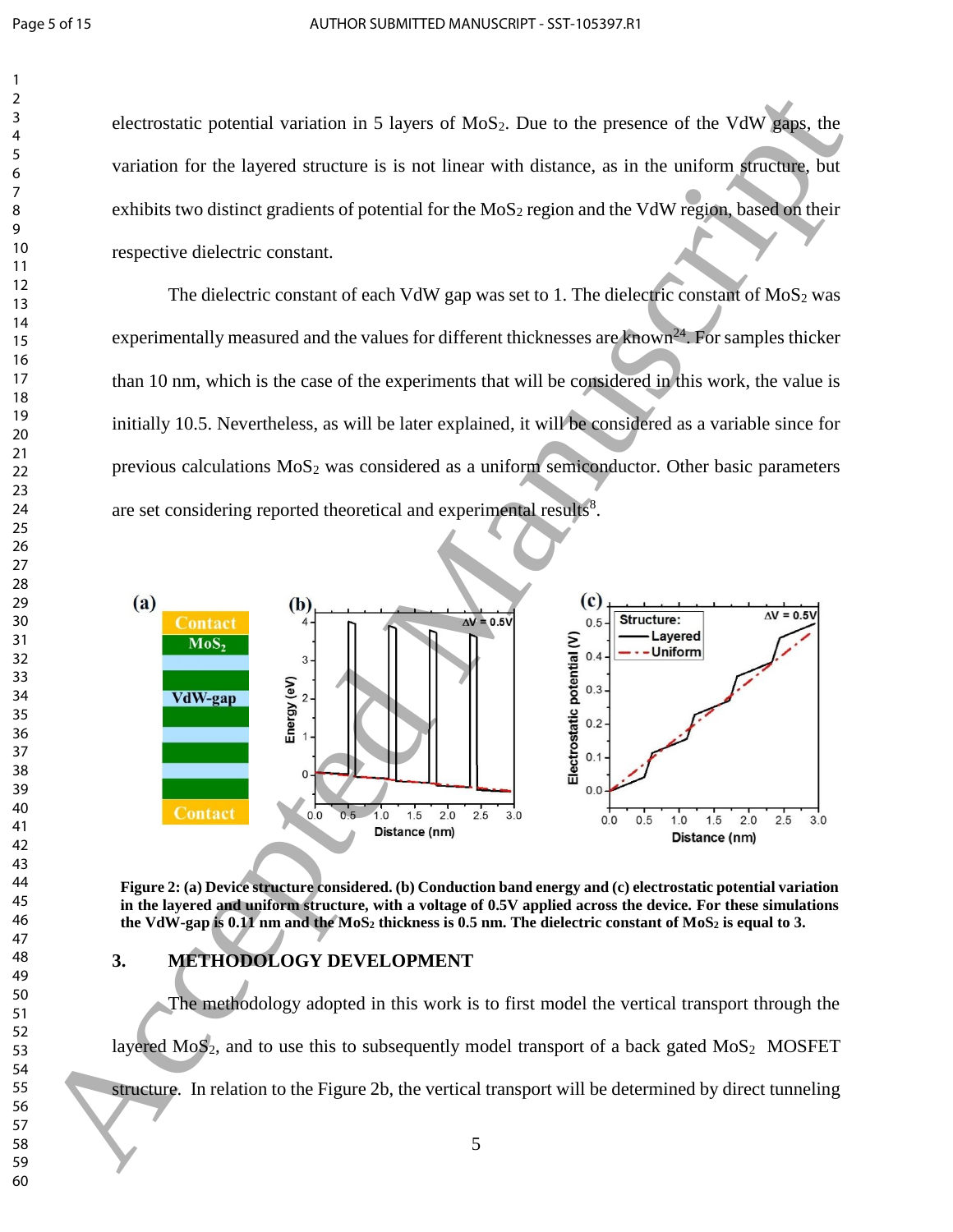process through the VdW gaps<sup>22</sup>. The model implemented for direct tunneling in Sentaurus is determined by: the barrier height to tunneling (see Figure 2b), the tunneling effective mass of the electron in the VdW gap, and the potential difference between the two  $MoS<sub>2</sub>$  layers<sup>22</sup>. The potential difference between two consecutive layers will be determined by the vertical dielectric constant assumed for the single layer of  $MoS_2$ . As we assume the VdW gap is vacuum, the barrier to electron tunneling is set at 4eV. Consequently, the parameters to be determined are the dielectric constant of the  $MoS<sub>2</sub>$  and the effective electron mass during tunneling. To obtain these values we calibrate the model against published experimental data for vertical transport through  $MoS<sub>2</sub><sup>25,26</sup>$ . Process through the VitW gapa<sup>22</sup>. The model implemented for direct turneding in Selfulnes is<br>determined by the barrier height to numering (see Figure 2b), the turneding effective material of<br>determined Way the barrier he

<span id="page-7-1"></span><span id="page-7-0"></span>In the experimental works which will be used to calibrate the tunneling model,  $MoS<sub>2</sub>$  was exfoliated on a gold metal pad and  $SiO<sub>2</sub>$  or HSQ was patterned by lithography on top of the flake as an isolation layer<sup>25,26</sup>. The top metal was Ni/Au. In this way it was possible to consider only the perpendicular conduction in  $MoS<sub>2</sub>$ . Based on an analysis of the experimental data assuming the MoS<sub>2</sub> as a homogeneous semiconductor a Schottky barrier of 0.3 eV at the contact was determined for the Au/MoS<sub>2</sub> contact, while the effective perpendicular mass was evaluated to be  $0.18 \text{ m}^{-25}$ . Both these values will be considered in our simulations as well.

The TCAD software solves the Drift-diffusion equations in both the parallel and perpendicular direction (along the x- and y-axis respectively of Figure 1c). The parallel mobility will be set according to experimental findings as we will explain in a later section. For the modelling of the perpendicular transport, the aim is that this conduction component is limited by tunneling through the VdW-gaps (see Figure S1). To achieve this, the perpendicular electron mobility is increased to a point where it no longer affects the conduction (see Figure S1).

Figure 3a reports the experimental and simulated perpendicular drain current at 3V as a function of the total thickness of the  $MoS<sub>2</sub>$ . The figure shows 3 curves where the individual layer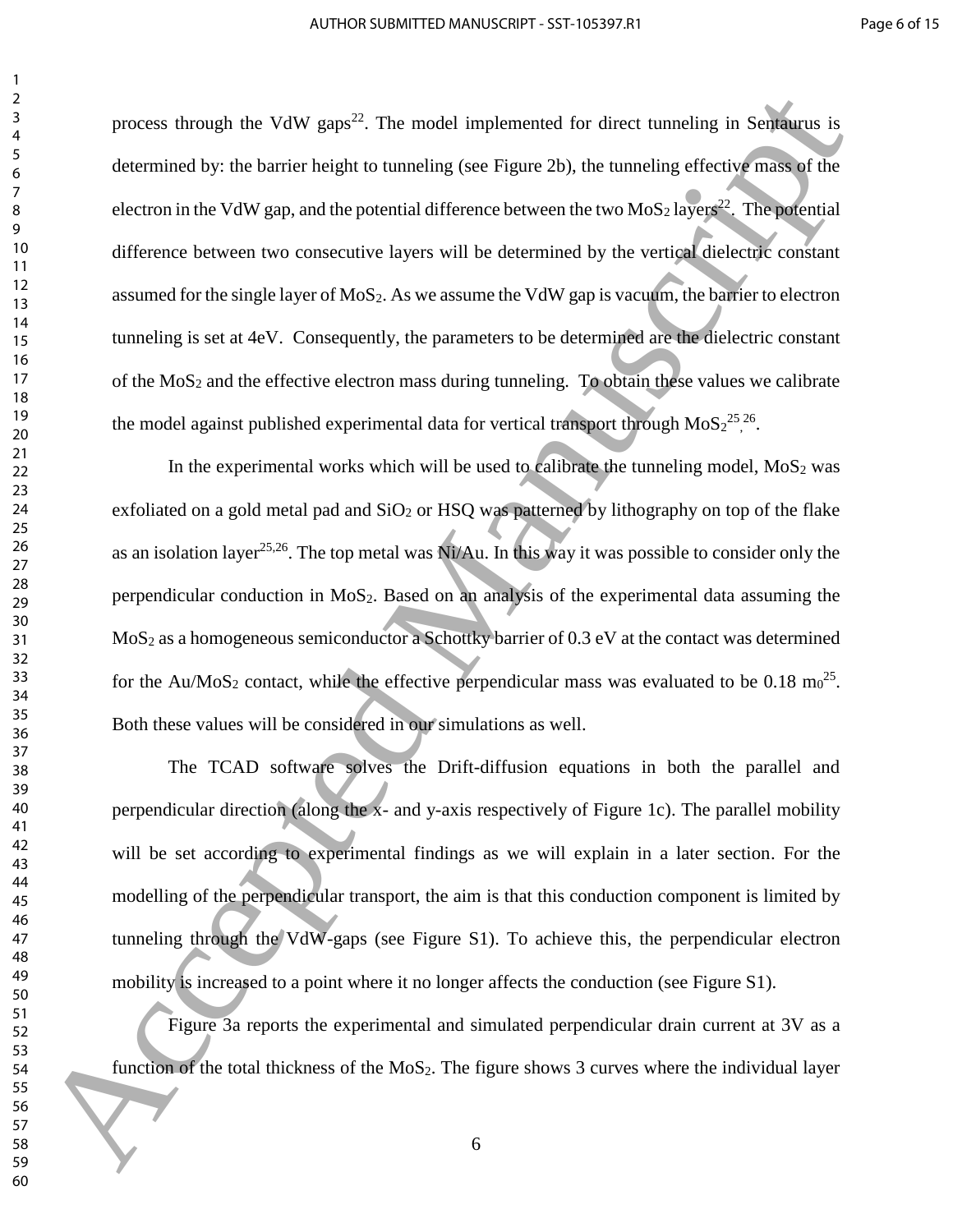thickness of the  $MoS<sub>2</sub>$  is varied (and the VdW-gap thickness accordingly). The results at 3V, with a MoS<sup>2</sup> individual layer thickness between 0.5 and 0.55 nm are in reasonable agreement with experiments. We also considered the data from Zhu et al. at 1V (see Figure S2), which show less agreement with the simulations. One reason might be the different top contact used for the devices, Ti instead of Ni, which is known to form a layer of  $TiO<sub>2</sub>$  at the MoS<sub>2</sub> interface.

Figure 3b shows the current density considering a variation of the Schottky barrier at the contact from 0.15eV to 0.45eV. The value of 0.3eV is the barrier height used for Figure 3a. A variation in the barrier causes the current density to move almost rigidly along the y-axis. At a voltage of 3V the barrier has little effect on the simulations, because the voltage is considerably higher than the Schottky barrier.

Figure 3c shows the variation in the current density when modifying the dielectric constant of  $MoS<sub>2</sub>$ , from 3 to 20. The value of 10.5 is the one used initially. The variation in dielectric constant has a significant effect, and a reasonable fitting is obtained with a dielectric of 3, which is consistent with previous theoretical studies<sup>30</sup>. A variation in the dielectric constant will change the partition of the electric field in the device. A lower dielectric in the  $MoS<sub>2</sub>$  will increase the potential drop between consecutive  $M_0S_2$  layers, which increases the direct tunneling current (see Figure S3). Based on this analysis, while not fully optimized, the following section takes a perpendicular dielectric constant of the  $MoS<sub>2</sub>$  as 3, the thickness for the  $MoS<sub>2</sub>$  layer will be 0.5 nm, with a 0.11 nm VdW-gap. This based on the [M](#page-10-0)oSs is varied (and the VOV-gap thrickness accordingly). The results at New York in the MoSs in Simulation of the MoSs matrix and Manuscript and Manuscript and Manuscript and Manuscript and the systems o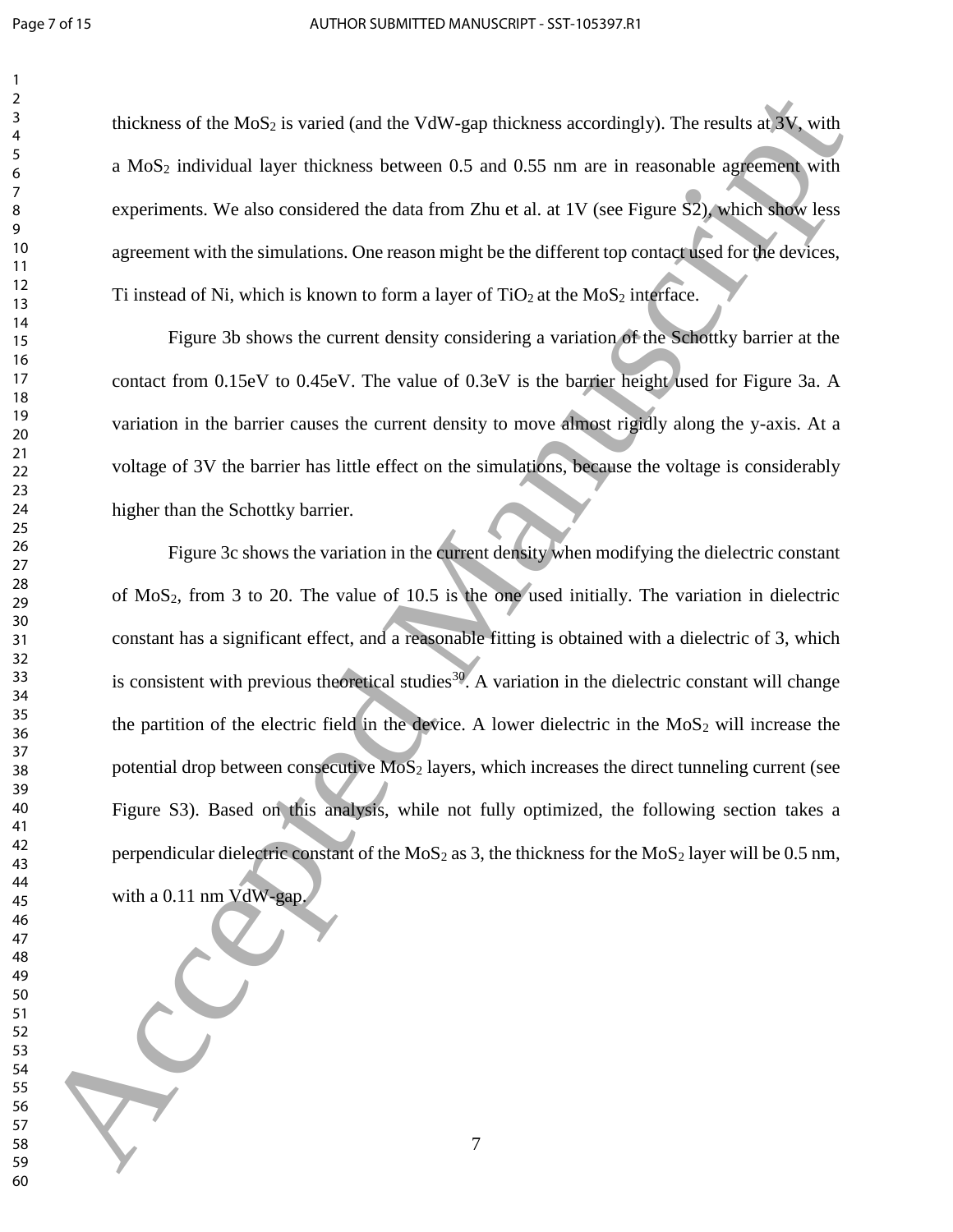

**Figure 3: Current density at 3V for different thickness considering a variation of: (a) MoS<sup>2</sup> thickness, (b) Schottky barrier and (c) perpendicular dielectric constant of MoS2. Unless specified, a dielectric constant of 10.5 and a thickness of 0.5 nm were used for the MoS2, with a Schottky barrier of 0.3eV. (d) Comparison of the simulated and experimental vertical current for two different thicknesses reported by Zhang et al.**<sup>26</sup> **.**

Figure 3d shows the vertical current from two experimental devices with different layers of MoS2, in comparison with the TCAD model. It is noted that while the parameter tuning process was performed at a fixed voltage (3V) there is a good agreement with the experimental data across the full voltage range and for the two value of  $MoS<sub>2</sub>$  thickness<sup>26</sup>.

Generally, the differences between simulations and experiments can be related to the immaturity of the material itself, which can cause experimental error in the extraction of the Schottky barrier or the dielectric of MoS<sub>2</sub>. The Schottky barrier can differ from the value of 0.3eV for different samples due to different thickness<sup>27</sup>, impurities and defects, which are highly present in TMDs in general<sup>28</sup>. As reported by McDonnell et al.<sup>29</sup>, a defect density of 0.3%, common in TMDs, can be sufficient to dominate the contact resistance and it can also cause device-to-device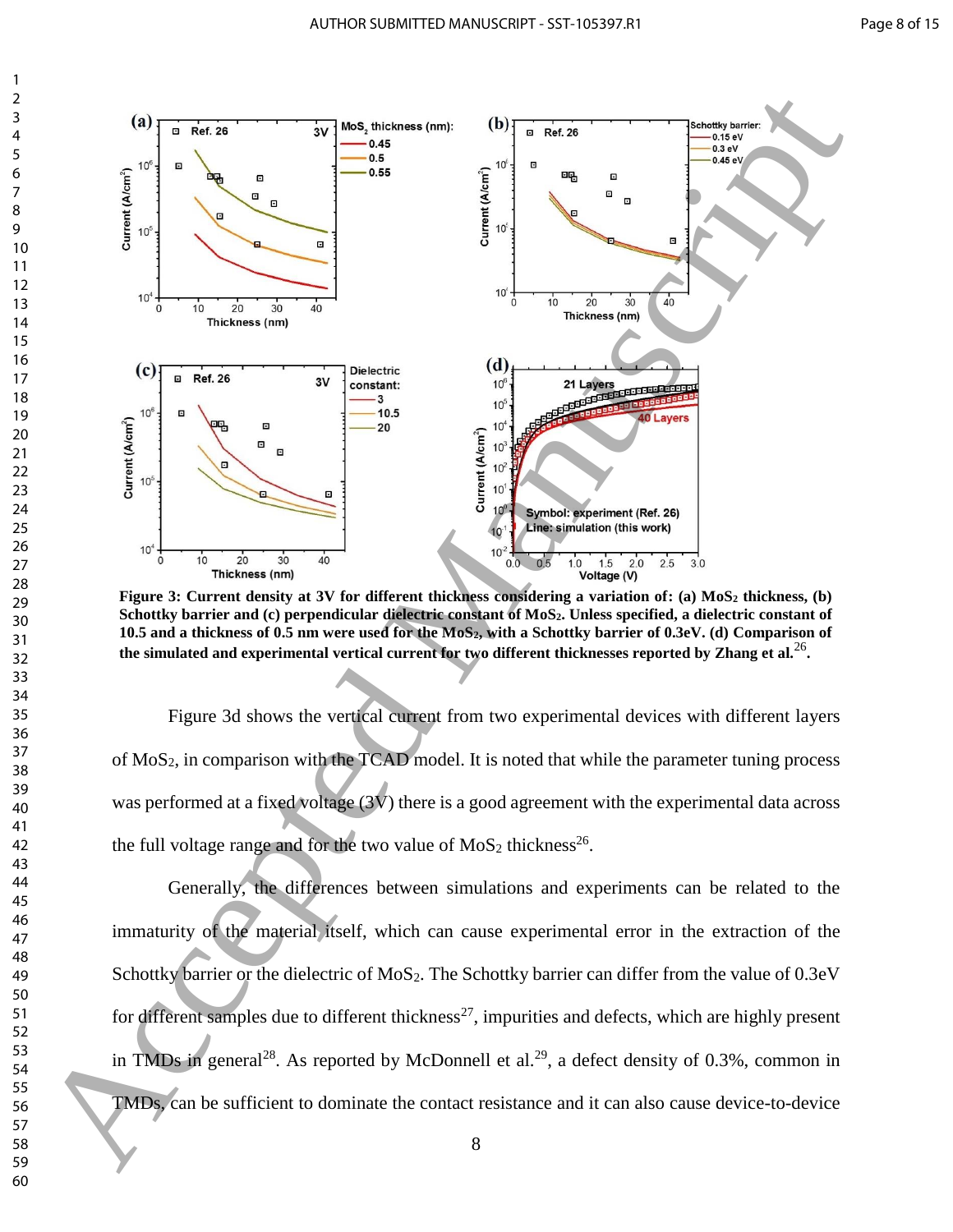variation. Furthermore, the dielectric constant of  $MoS<sub>2</sub>$  might differ from the experimental extracted value as it is not only dependent on the number of layers, but first-principle calculations showed a certain dependency on the perpendicular electric field as well $^{30}$ .

<span id="page-10-0"></span>It is also important to consider that if a uniform structure would be used, instead of a layered structure, the current density would increase or decrease according to the perpendicular mobility defined in the model. Nonetheless, a perpendicular mobility, even if thickness-dependent, does not have a physical meaning at low dimensions, as will be further clarified in the next section.

# <span id="page-10-1"></span>**4. APPLICATION OF THE DEVELOPED MODEL: MoS<sup>2</sup> BACK-GATED FET**

Using the parameters for the vertical  $MoS<sub>2</sub>$  transport obtained in section 3, the implications of the layered  $MoS<sub>2</sub>$  structure to the characteristics of a back-gated  $MoS<sub>2</sub>$  MOSFET are considered in this section. For the purpose of this study, which is comparative study between the homogeneous and the layered  $MoS<sub>2</sub>$  structure, additional effects such as interface traps or Schottky contacts are not considered. Also, we considered a planar  $MoS<sub>2</sub>$ , although different directions<sup>31,32</sup> or structures  $(i.e.:$  nanotubes<sup>33</sup>) could be potentially considered in the model. The simulated device is discussed in Figure 4a, the channel length is equal to  $0.5 \mu$ m, and the device is back-gated with 20 nm of SiO2. The thickness of MoS<sup>2</sup> was chosen as 8 layers and a uniform *n*-type doping concentration of  $10^{17}$  cm<sup>-3</sup> was chosen<sup>34</sup>. A constant anisotropic mobility model is used (bias independent). The inplane parallel mobility depends on previous experimental results<sup>35</sup> (Figure 4b), while the out-ofplane conduction is as described in the previous section. This back-gated structure is typical of many  $MoS<sub>2</sub> FET$  devices reported in literature. For the purpose of the state of the state of the state of the state of the state of the state of the state of the state of the state of the state of the state of the state of the state of the state of the state of the sta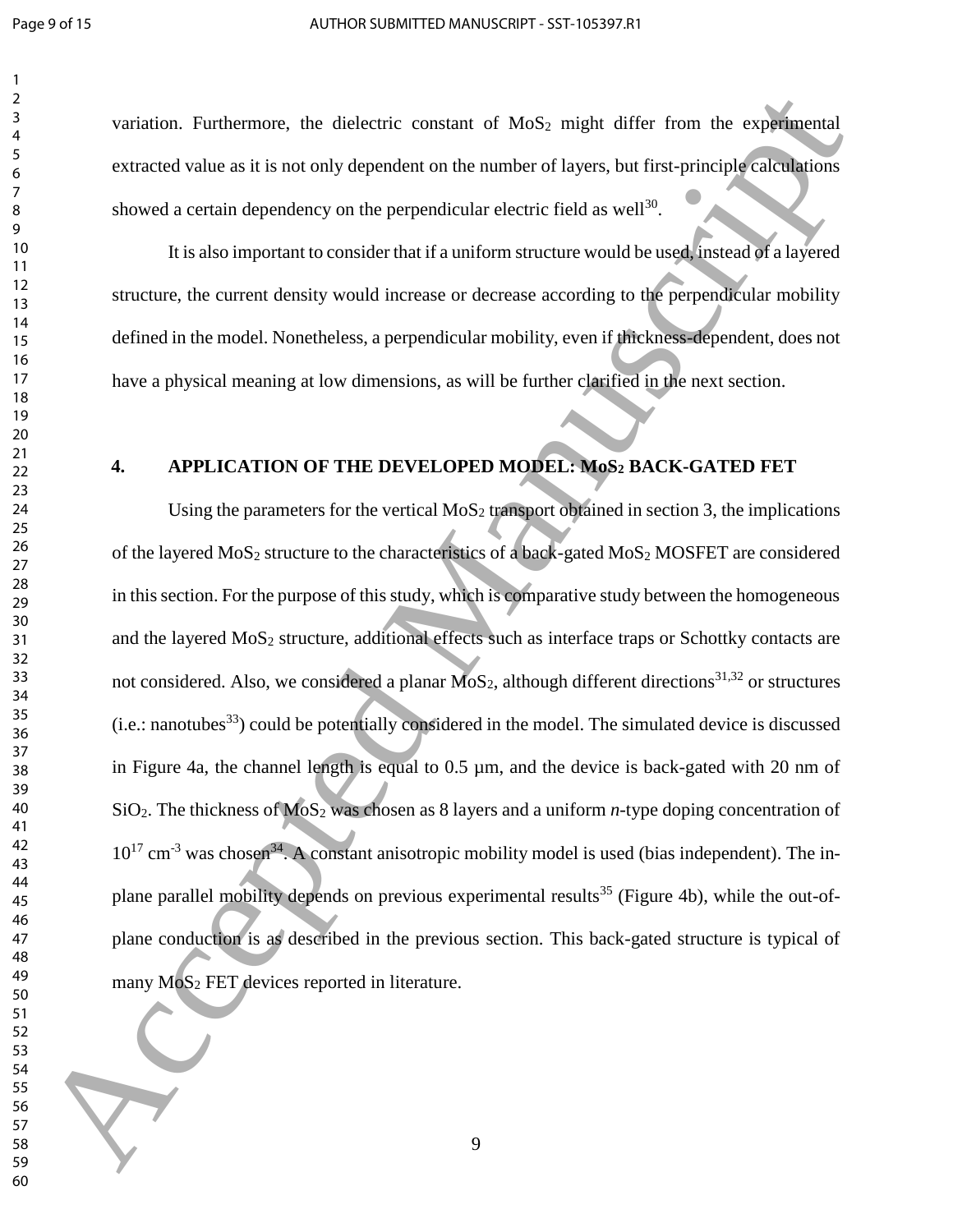The device characteristics are compared for the case of the layered structure, with the parameters derived from the previous sections, and for the case of a homogeneous  $\overline{M_0S_2}$  film. While the parallel mobility will be the same between the two models, for the homogeneous  $M_0S_2$ case we take a perpendicular mobility of  $0.5 \text{ cm}^2/\text{V}$ .s. This is increased from the value of  $0.2$  $\text{cm}^2/\text{V}$ .s considered in a previous work<sup>12</sup>. The increase in the perpendicular mobility of 0.5 cm<sup>2</sup>/V.s was implemented so that the current level of the two structure is similar to facilitate a qualitative comparison.



**Figure 4: (a) Schematic of the device structure implemented in Sentaurus device. (b) Layer dependent parallel mobility used for both structures**<sup>3535</sup> **.** 

Figure 5a and 5b show the transfer characteristic varying drain voltage for the uniform and the layered structure respectively. The first obvious difference is the current density considering the same applied voltages. The layered structure shows a current almost an order of magnitude higher. Nevertheless, the transition from off to on in the layered structure is much gradual around 0.5-1.0 V. In order to clarify both these points Figure 5 c-h show the current density in the whole device, increasing the drain voltage from 0.5 to 3V at a back-gate voltage of 5V.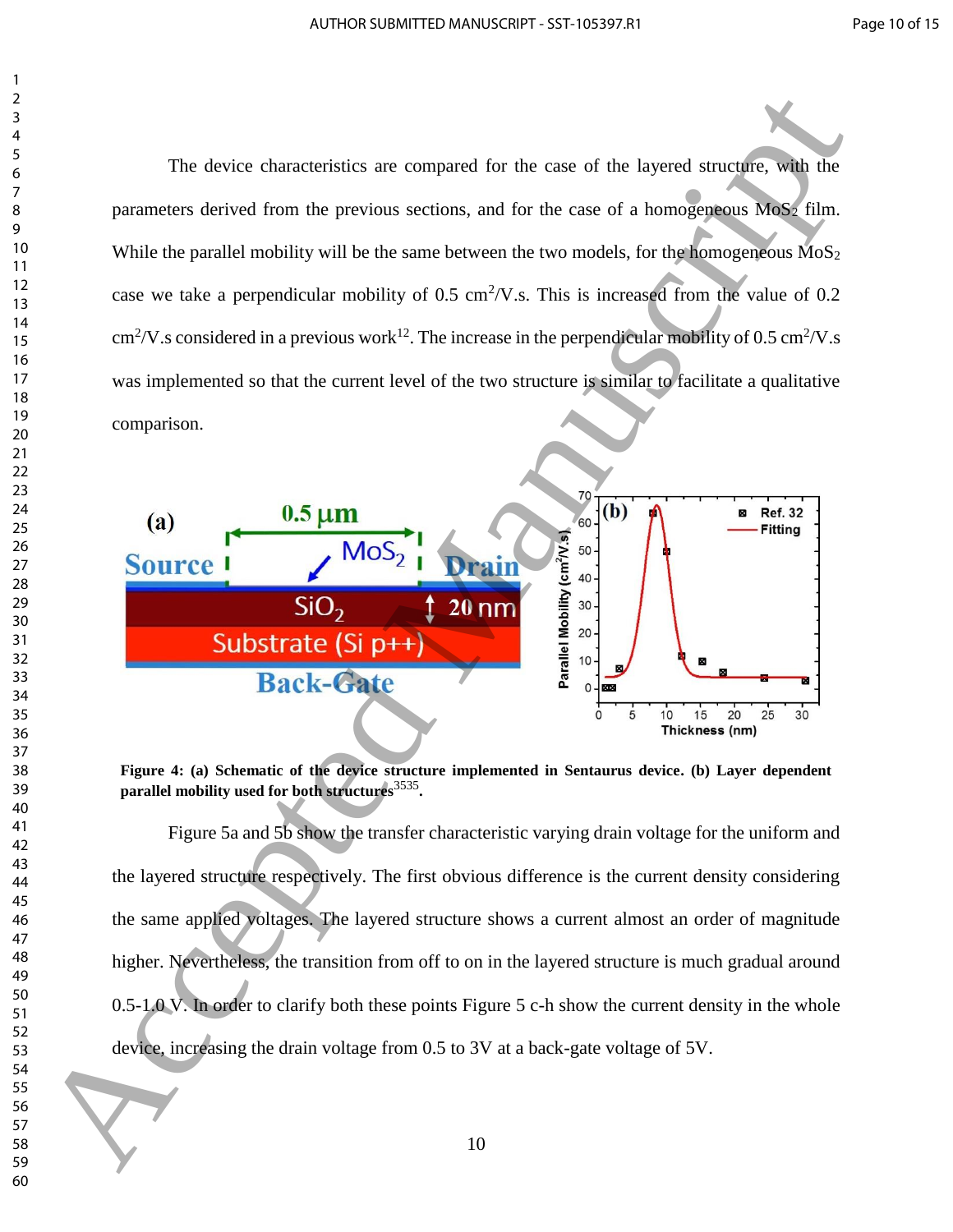

**Figure 5: Transfer characteristic for the (a) uniform and (b) layered structure varying the drain voltage from 0.1 to 3V. Current density contour plot varying the drain voltage from 0.5 to 3V for the (c-e) uniform and (fh**) layered structure. Gate voltage is 5V ( $V_{GS}$ - $V_T \cong 3V$ ).

Considering first the variation of the current density at any fixed drain voltage it is clear that the current density is mostly limited to the bottom layers. When a drain voltage is applied the current density will increase closer to the drain contact, passing through the whole structure. This is true for both structures, and the increase in drain voltage creates a "path" from the bottom of the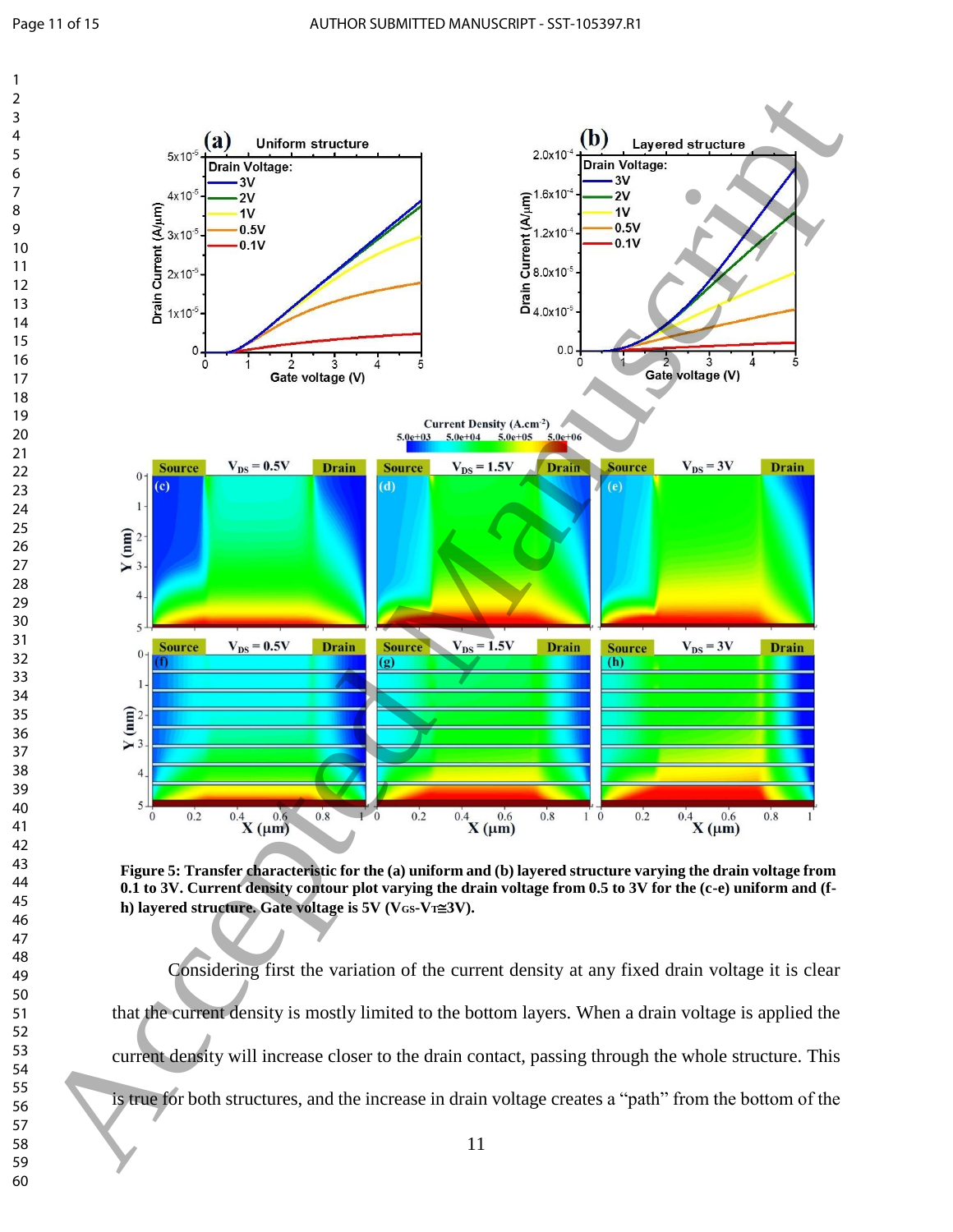semiconductor to the drain contact. From the contour plots at the highest drain voltage for both structures, Figure 5e and 5h, it is clear that below the tip of the drain contact the current density increases. Another important difference is related to the current density along the horizontal direction, where the variation of the current density with distance, particularly in the  $1<sup>st</sup> MoS<sub>2</sub>$ layer, or the equivalent depth in the uniform structure, exhibit significant differences (See Fig. S6).

As a result, the difference between the two transfer characteristics is related to how the current vertically passes through the structure. The uniform structure depends on the perpendicular mobility, while for the layered one depends on direct tunneling through the VdW-gaps. Even if the first option might generate results that are in agreement with experimental data the transport process in a real  $MoS<sub>2</sub>$  is likely different. Due to a discrete structure formed by separate layers it is unlikely that the process can be simply described by a perpendicular mobility with a Drift-Diffusion transport model. Also, especially for thin devices the assumption of a perpendicular mobility does not have a physical meaning by definition, since the film thickness will be less than the mean free path between collisions. Therefore, the presence of the VdW-gaps provide a more accurate description of the transport in a real  $MoS<sub>2</sub>$  film, or 2D-semiconductor in general. Solution of the drain contact. From the contour plus at the highest disk restating behavior and the strain contact the content the content the content of the drain contact the content the content of the drain contact the

#### **5. CONCLUSIONS**

In conclusion, with a combination of experimental findings and theoretical results a physics-based layered structure model was developed for MoS2. Considering previous reports on the perpendicular conduction in  $MoS<sub>2</sub>$  devices, a layered structure that considers both the semiconducting layers of  $MoS<sub>2</sub>$  and the Van-der-Waals gaps in between them was developed and optimized for the first time in a TCAD software. The model was then used to shed light on the current distribution in a back-gated  $MoS_2$ -based FET.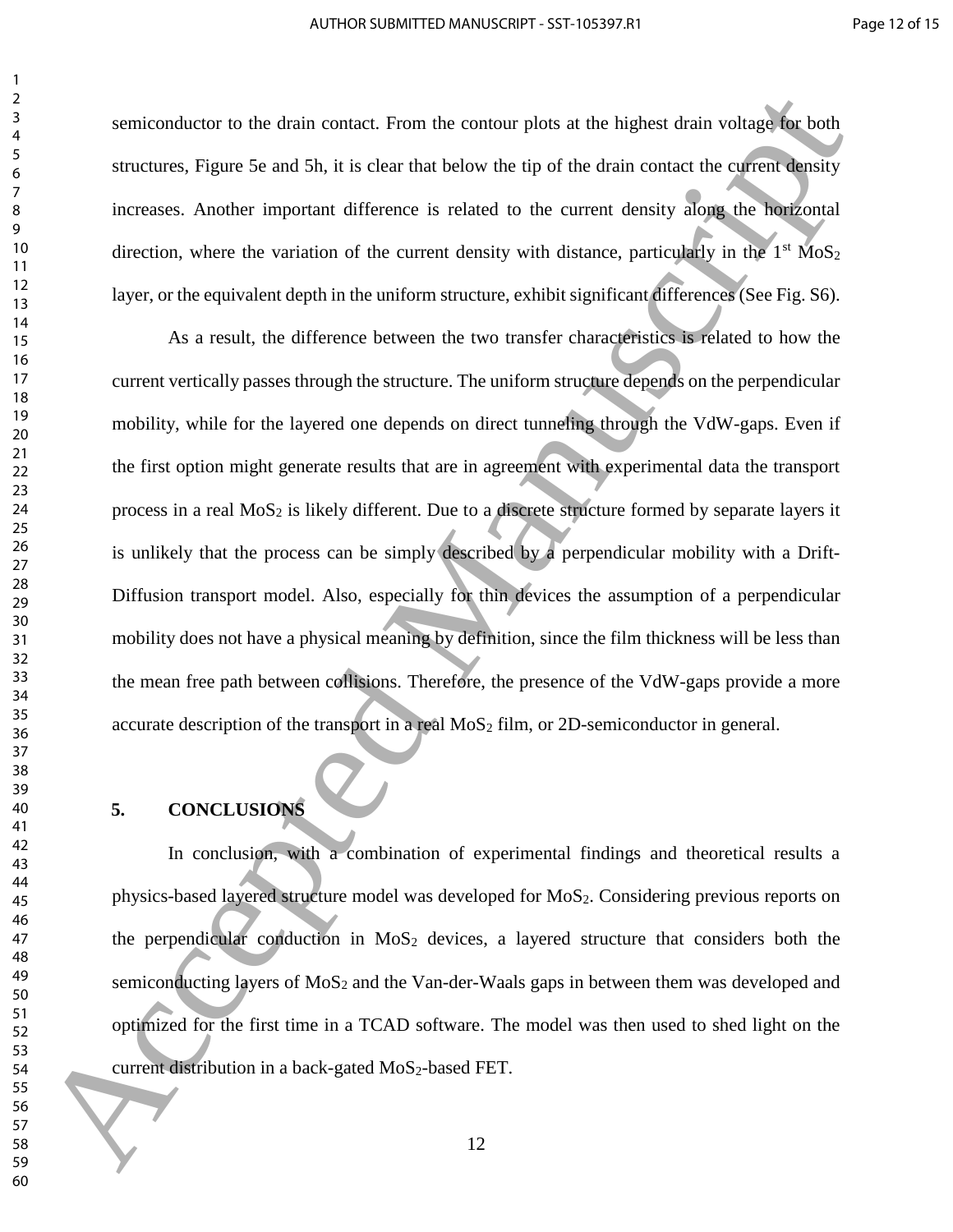#### 

### **ACKNOWLEDGMENTS**

We would like to thank Enrico Caruso for useful discussions. We also acknowledge the support of Science Foundation Ireland through the US-Ireland R&D Partnership Programme "Understanding the Nature of Interfaces in Two Dimensional Electronics (UNITE)" Grant Number SFI/13/US/I2862, the SFI project INVEST (15/IA/3131), and the support of the Irish Research Council through the Postgraduate Scholarship EPSPG/2015/69. The research was supported in part by the Higher Education Authority Programme for Research in Third Level Institutions in Ireland under Grant Agreement no. HEA PRTLI5. ACKNOWLEDGMENTS<br>
<sup>2</sup> ACKNOWLEDGMENTS<br>
<sup>2</sup> ACKNOWLEDGMENTS<br>
<sup>2</sup> apport of selection field the to must Furio Caroon for medial discussions. We also accomplishe the<br>
<sup>19</sup><br>
19<br>
19<br>
19<br>
19 apport of selection field Manuscript

# **REFERENCES**

 $\overline{a}$ 

<sup>&</sup>lt;sup>1</sup> F. Schwierz, J. Pezoldt and R. Granzner, Nanoscale, 7, 8261-8283, 2015.

 N. Ma and D. Jena," Charge scattering and mobility in atomically thin semiconductors", Phys. Rev. X 4, 011043 (2014).

 O. Badami, E. Caruso, D. Lizzit, P. Osgnach, D. Esseni, P. Palestri, L. Selmi, "An Improved Surface Roughness Scattering Model for Bulk, Thin-Body, and Quantum-Well MOSFETs," in IEEE Transactions on Electron Devices, vol. 63, no. 6, pp. 2306-2312, June 2016.

A. Gaur, Y. Balaji, D. Lin, C. Adelmann, J. Van Houdt, M. Heyns, D. Mocuta, I. Radu, "Demonstration of 2e12 cm-2eV-1 2D-oxide interface trap density on back-gated MoS<sub>2</sub> flake devices with 2.5 nm EOT", Microelectronic Engineering, 178 145-149 (2017).

 P. Bolshakov, P. Zhao, A. Azcatl, P. K. Hurley, R. M. Wallace, and C. D. Young, "Improvement in top-gate  $M_0S_2$  transistor performance due to high quality backside  $Al_2O_3$  layer", Appl. Phys. Lett. 111, 032110 (2017).

 D. Dev, A. Krishnaprasad, H. Kalita, S. Das, V. Rodriguez, J. C. Flores, L. Zhai, and T. Roy, "High quality gate dielectric/MoS<sub>2</sub> interfaces probed by the conductance method", Appl. Phys. Lett. 112, 232101 (2018)

 T. Ma, V. Moroz, R. Borger, L. Smith, "TCAD: Present state and future challenges" IEEE IEDM, 2010, pp. 15.3.1-15.3.4.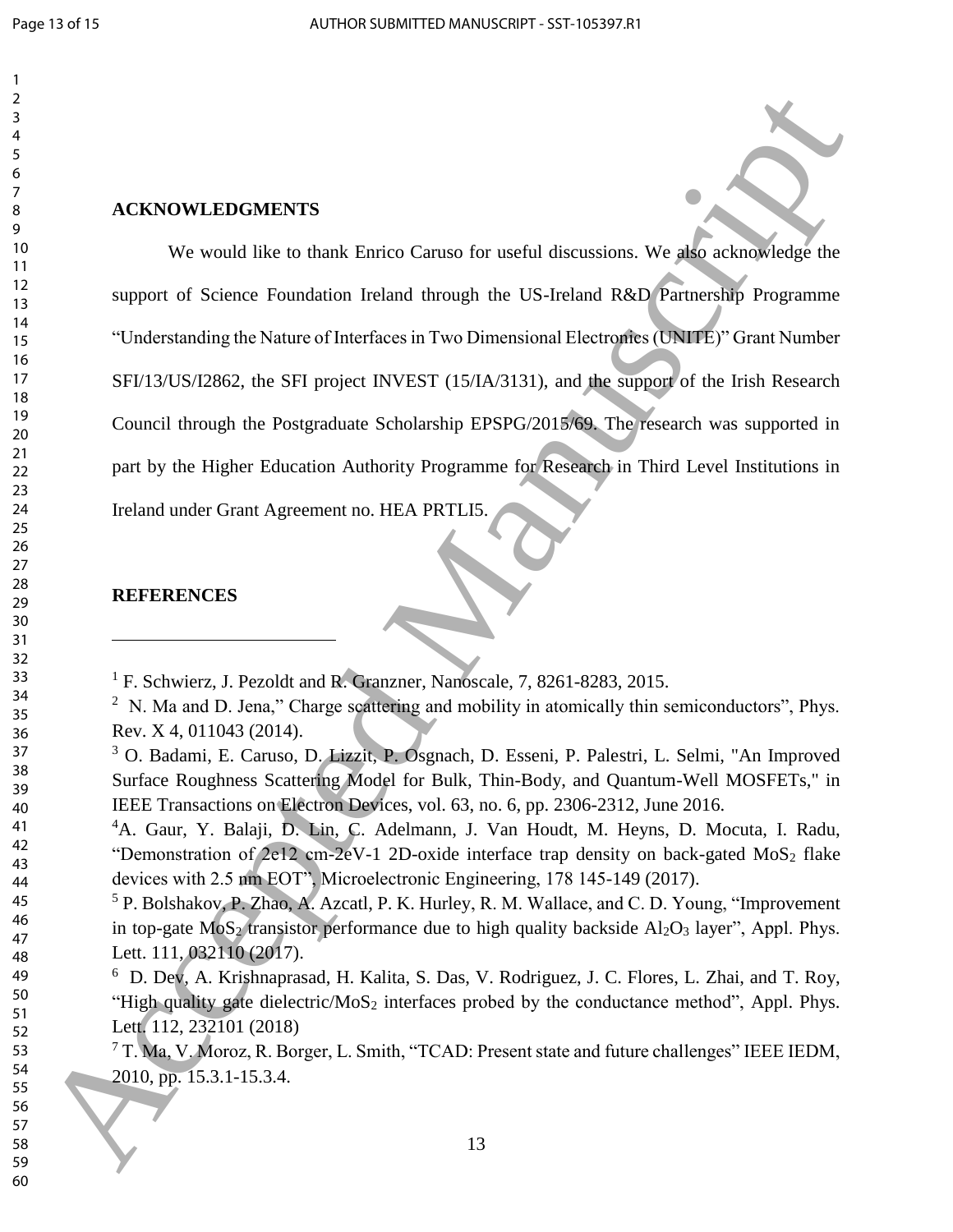$\overline{a}$ 

 G. Mirabelli, F. Gity, S. Monaghan, P. K. Hurley, R. Duffy, "Impact of impurities, interface traps and contacts on MoS<sup>2</sup> MOSFETs: modelling and experiments', Solid-State Device Research Conference (ESSDERC), 2017 47th European, 288-291. 2<br>
FC Miratelli, F. Gius, S. Monadeu, P. K. Harley, R. Daffy, "impact of inputries inferred random<br>
and consistent Manuscript and SS-MOSHLE muldling and systems of inputries inferred manuscript and the manuscript of T. Ka

<sup>9</sup> T. Knobloch, G. Rzepa, Y. Y. Illarionov, M. Waltl, F. Schanovsky, M. Jech, B. Stampfer, M. M. Furchi, T. Muller, T., "Physical modeling of the hysteresis in  $MoS<sub>2</sub>$  transistors," 2017 47th European Solid-State Device Research Conference (ESSDERC), Leuven, 2017, pp. 284-287.

 César J. Lockhart de la Rosa, G. Arutchelvan, A. Leonhardt, C. Huyghebaert, I. Radu, M. Heyns, S. De Gendt, "Relation between film thickness and surface doping of MoS<sub>2</sub> based field effect transistors", APL MATERIALS 6, 058301 (2018)

<sup>11</sup> G. Arutchelvan, C. J. Lockhart de la Rosa, P. Matagne, S. Sutar, I. Radu, C. Huyghebaert, S. De Gendt, M. Heyns, "From the metal to the channel: A study of the carrier injection through metal/2D MoS<sup>2</sup> interface," Nanoscale 9, 10869–10879, (2017)

<sup>12</sup> G. Arutchelvan, P. Matagne, C. Lockhart de la Rosa, S. Sutar, S. De Gendt, M. Heyns, I. Radu, "Transistors on two-dimensional semiconductors: contact resistance limited by the contact edges", 2017 IEEE International Interconnect Technology Conference (IITC), Hsinchu, 2017, pp. 1-3.

<sup>13</sup> E. G. Marin, M. Perucchini, D. Marian, G. Iannaccone and G. Fiori, "Modeling of Electron Devices Based on 2-D Materials," in IEEE Transactions on Electron Devices, vol. 65, no. 10, pp. 4167-4179, Oct. 2018.

Synopsys Inc., CA, USA, Sentaurus Device User Guide (2015)

<sup>15</sup> K. T. Chen and S. T. Chang, IEEE 16th IEEE-NANO, Sendai, 139-141, (2016)

 V. Mishra, S. Smith, L. Liu, F. Zahid, Y. Zhu, H. Guo, S. Salahuddin, "Screening in Ultrashort (5 nm) channel  $MoS<sub>2</sub>$  transistors: a full-band quantum transport study", IEDM Tech. Dig., 5.6.1– 5.6.4 (2013)

<sup>17</sup> D. Wickramaratneet, F. Zahid, R. K. Lake, "Electronic and thermoelectric properties of fewlayer transition metal dichalcogenides", J. Chem. Phys., 140, 124710 (2014)

<sup>18</sup> R. Wang, B. A. Ruzicka, N. Kumar, M. Z. Bellus, H. Chiu, and H. Zhao, "Ultrafast and spatially resolved studies of charge carriers in atomically thin molybdenum disulfide",Phys. Rev. B 86, 045406 (2012)

Jmol: an open-source Java viewer for chemical structures in 3D. http://www.jmol.org/

 $^{20}$  Y. Liang, H. D. Yoo, Y. Li, J. Shuai, H. A. Calderon, F. C. R. Hernandez, L. C. Grabow, and Y. Yao, "Interlayer-Expanded Molybdenum Disulfide Nanocomposites for Electrochemical Magnesium Storage", Nano Letters 15 (3), 2194-2202 (2015).

<sup>21</sup> I. N. Yakovkin, "Interlayer interaction and screening in  $MoS<sub>2</sub>$ ", Surface Review and Letters, Vol. 21, No. 03, 1450039 (2014)

<sup>22</sup> A. Schenk, G. Heiser, "Modeling and simulation of tunneling through ultra-thin gate dielectrics",Journal of Applied Physics 81, 7900 (1998)

 S. L. Howell, D. Jariwala, C. Wu, K. Chen, V. K. Sangwan, J. Kang, Tobin J. Marks, Mark C. Hersam, and L. J. Lauhon, "Investigation of Band-Offsets at Monolayer–Multilayer MoS2 Junctions by Scanning Photocurrent Microscopy", Nano Letters 15 (4), 2278-2284 (2015).